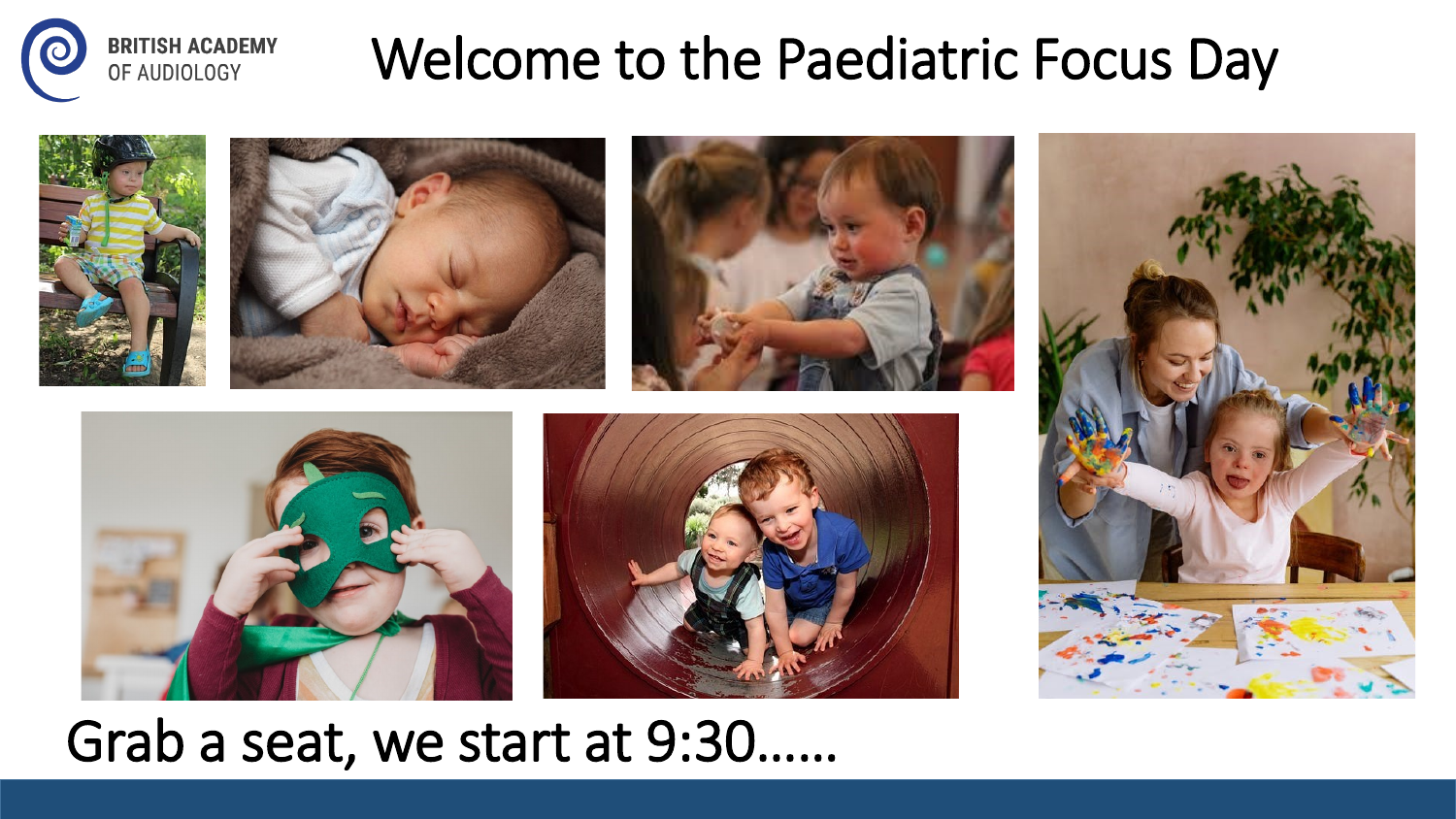

### Welcome to the Paediatric Focus Day

#### With Special thanks



#### House Keeping

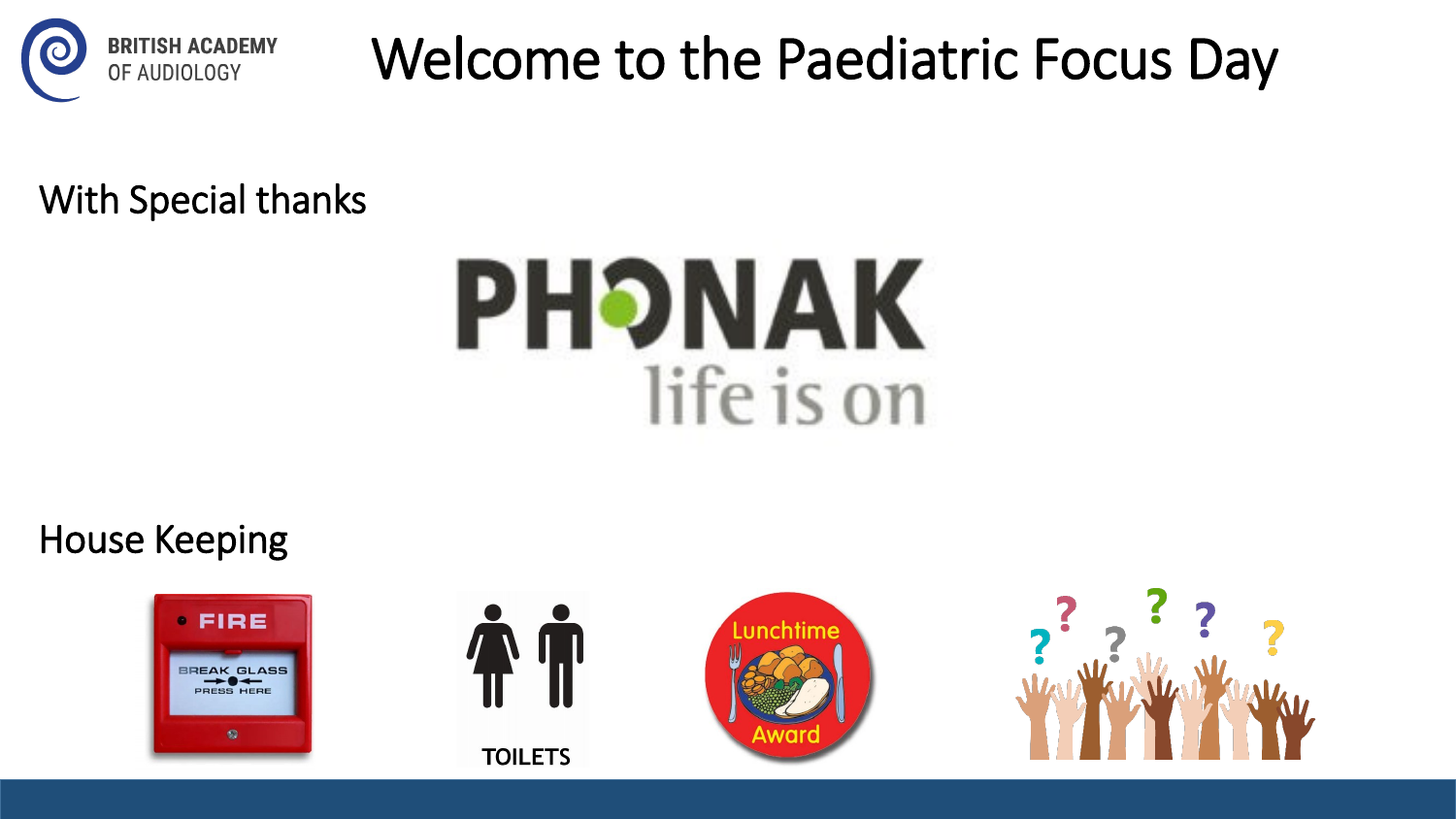

# **Driving change whilst supporting services**

**Kathryn Lewis** 

President

British Academy of Audiology

**Jason Smalley**  BAA Director SQC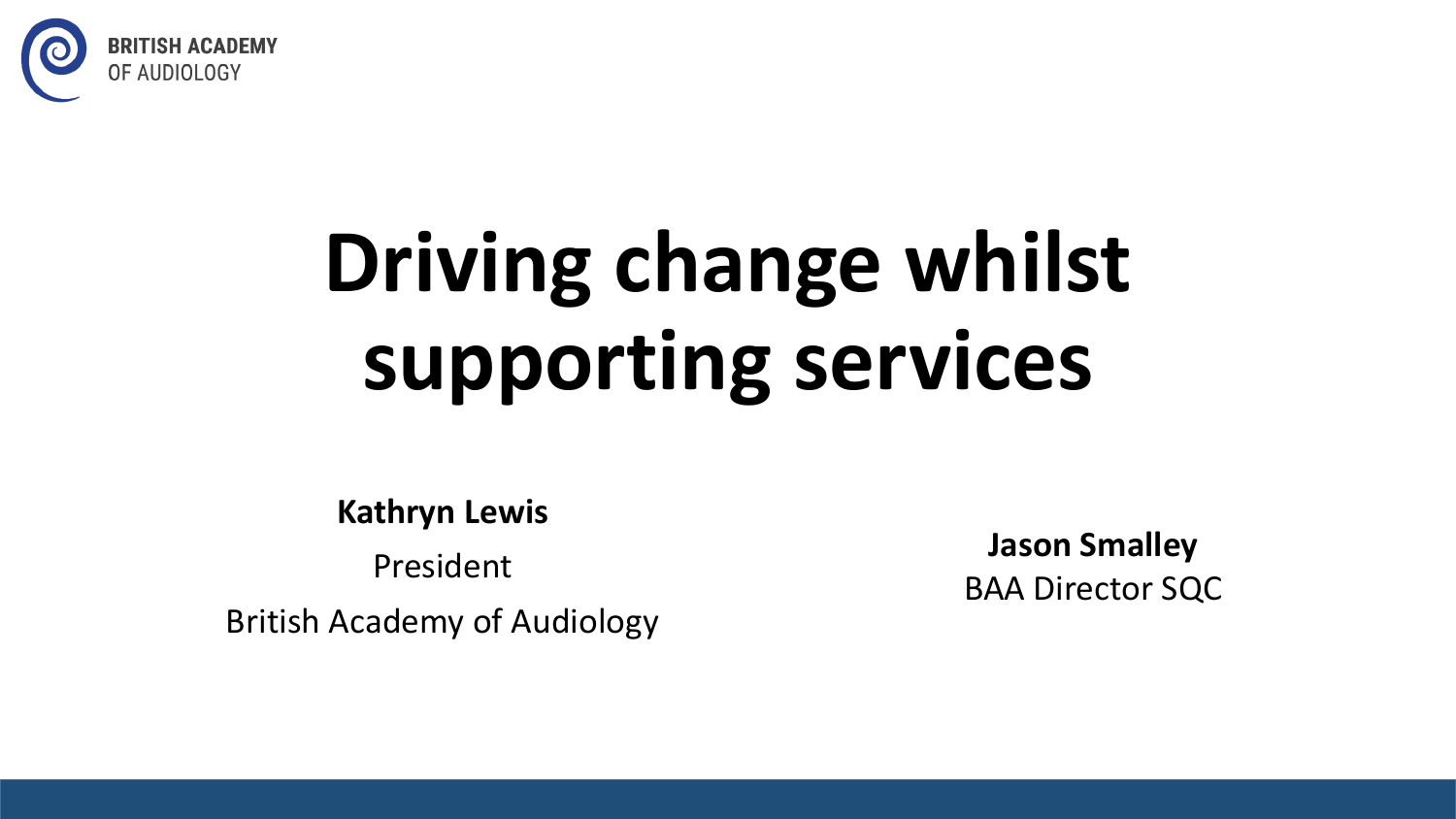

#### Why BAA are hosting the Paediatric Focus days

- BAA were approached by Lothian Health Board in Scotland to see if we could carry out a review of paediatric audiology in Lothian following a upheld complaint and recommendation from the Scottish Public Services Ombudsman.
- BAA agreed to put a team of experienced, IQIPS accredited service paediatric audiologists from across the UK and were commissioned by the Health Board to carry out this review.
- What was highlighted by this review was a gap of appropriate post graduate and ongoing update CPD training in paediatric audiology.
- We will now explain how the process of the review was carried out and what was found.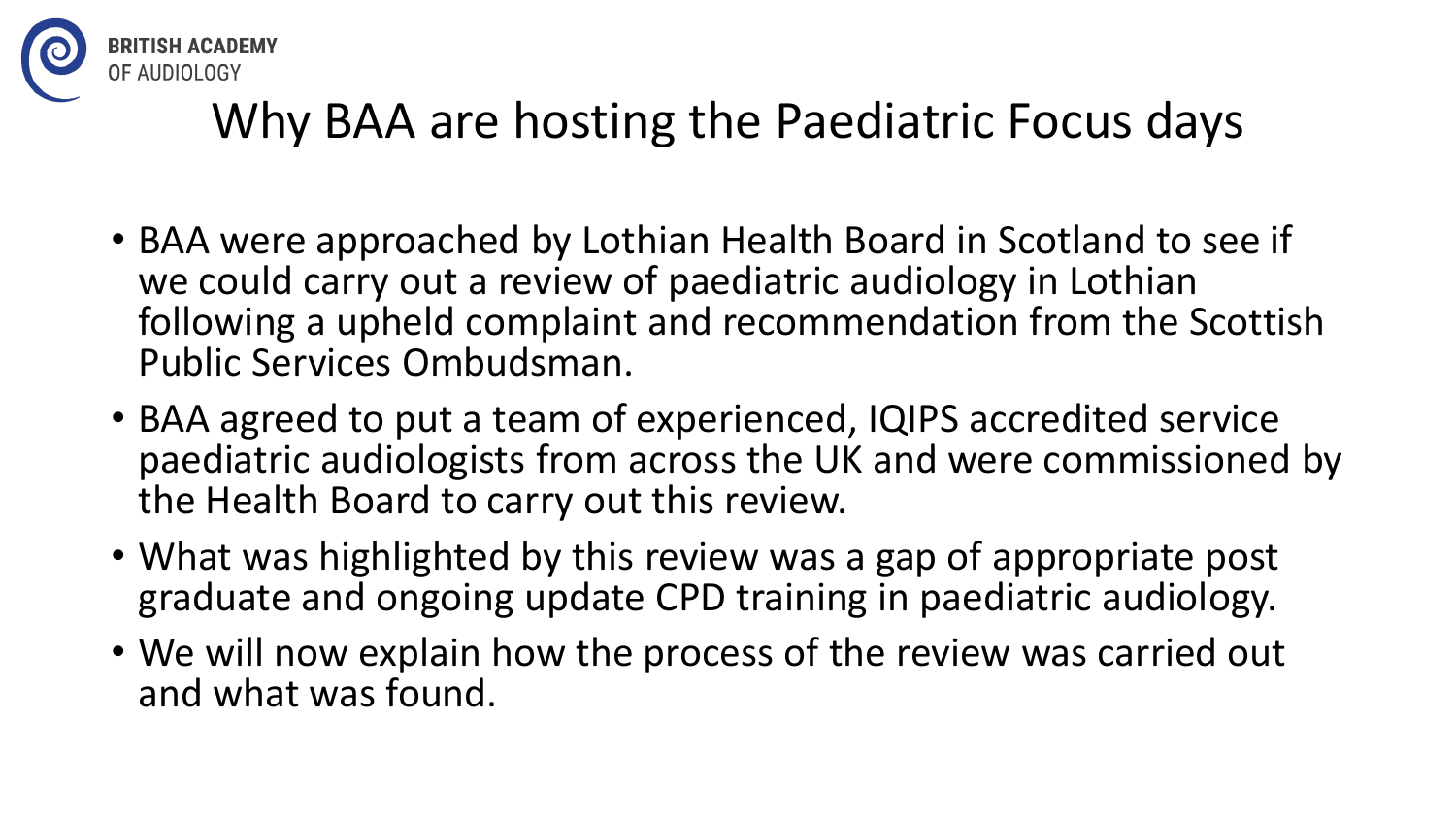

#### What We Did:

- Phase 1 involved an audit of cases from 2009-2018 with some areas extended to August 2021 & Governance review of the service
- Phase 2 was more focused, reviewing all ABRs performed at the Lothian Health Board since 2015 and all infants on PCHI register (not reviewed in Phase 1).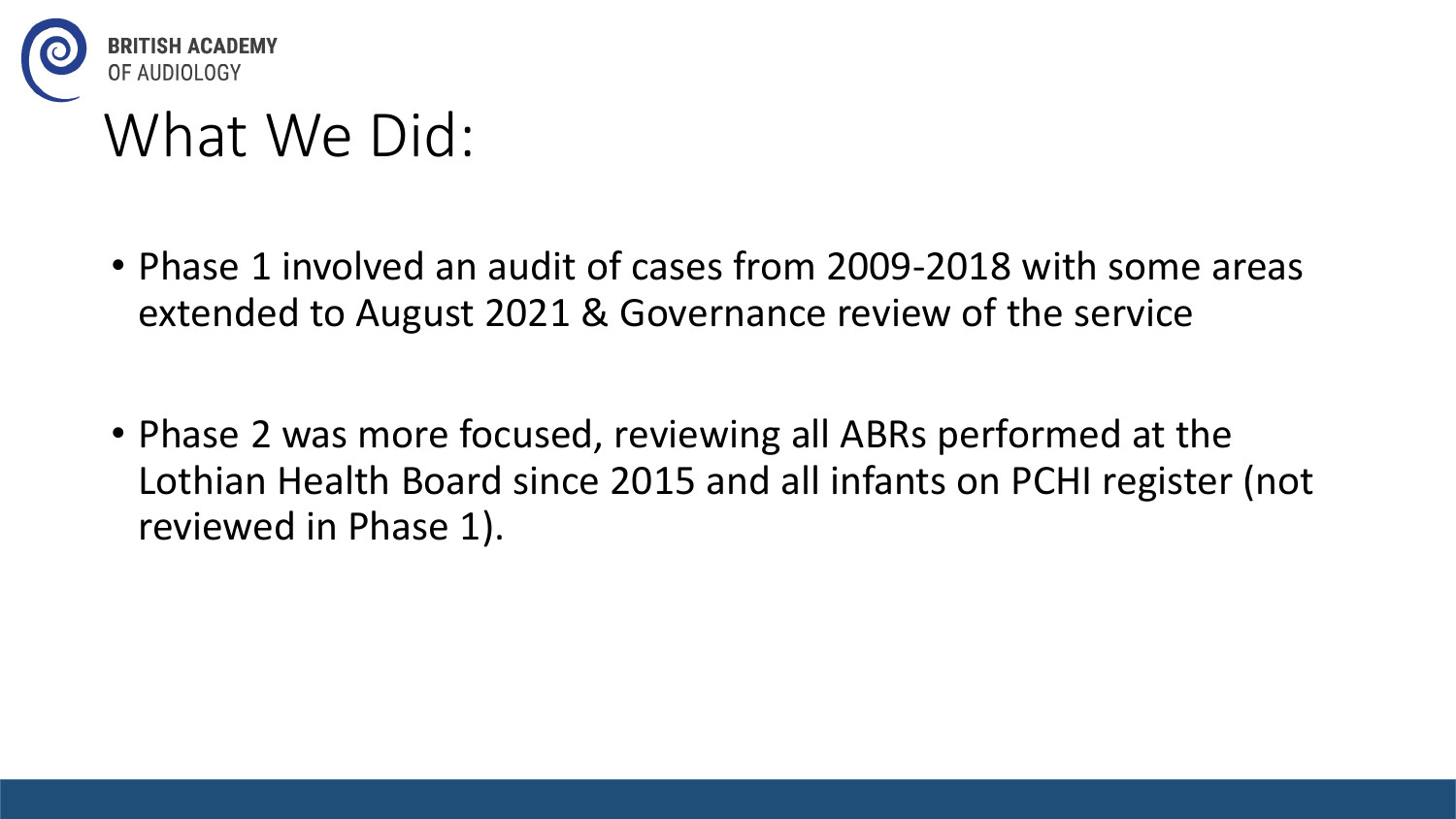

### What we did – Phase 1:

Audit: 1,113 children's records were reviewed by 12 senior paediatric audiology professionals from across England, Wales and Scotland. Where concerns were raised by the first reviewer, the case underwent 2<sup>nd</sup> review by the chair or board lead

Governance: 2 x Highly experienced Clinical Scientists with backgrounds in Paediatric Audiology and Governance visited the Health Board for 1 week of observations and interviews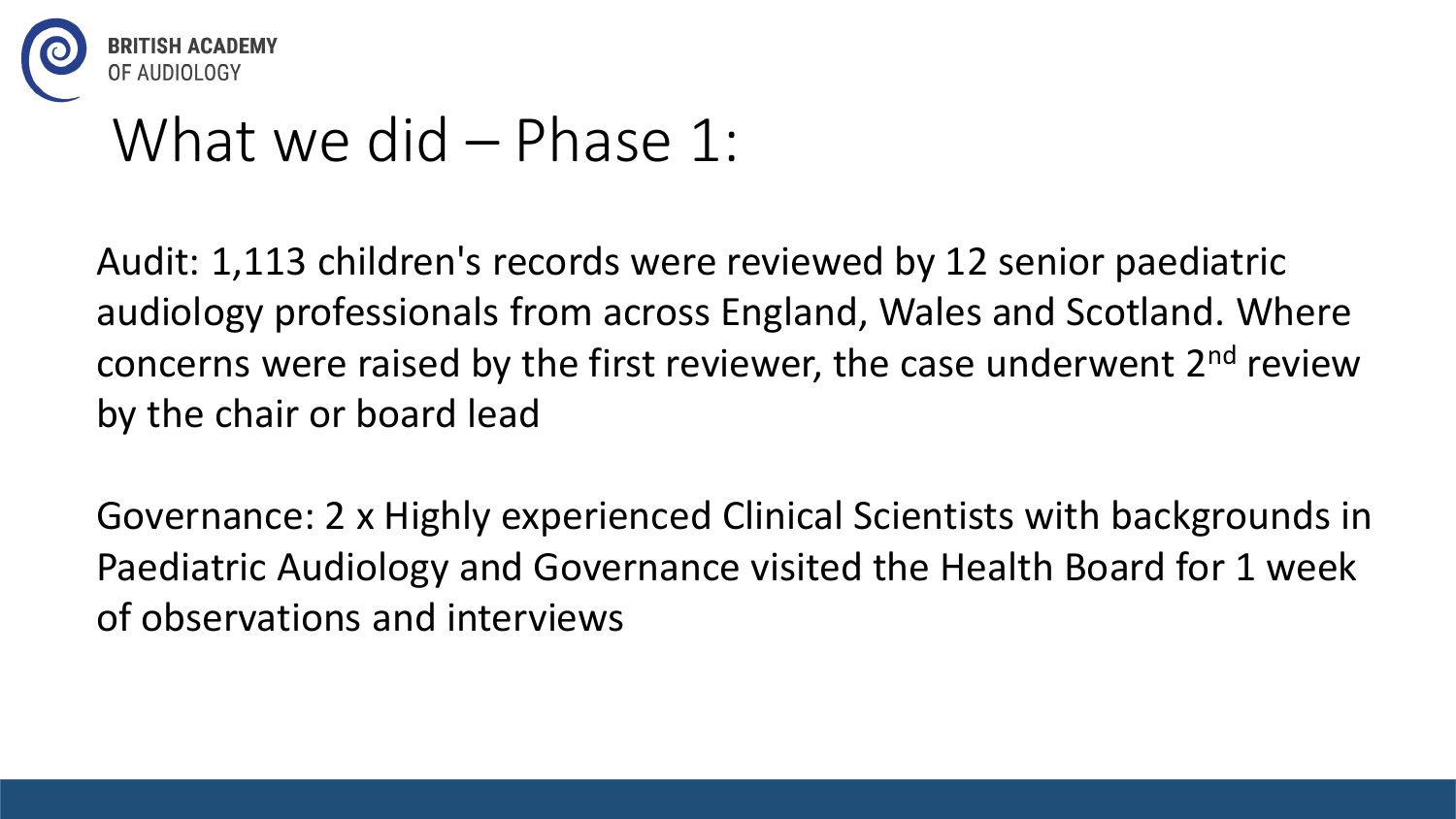

### What we found:

- A friendly, hardworking team which are supportive of each other.
- A department with clear structure of roles and responsibilities, with evidence of regular team and multidisciplinary meetings and evidence of good communication both internally and with other departments.
- Departmental facilities were found to be good, with excellent new soundproof facilities. Many elements of good practice were seen during clinical observation and most appointments and audiological procedures were carried out in accordance with appropriate guidelines.
- Onsite clinical review however found 3 areas which caused significant concern: VRA testing, Critical review of previous testing results and ABR testing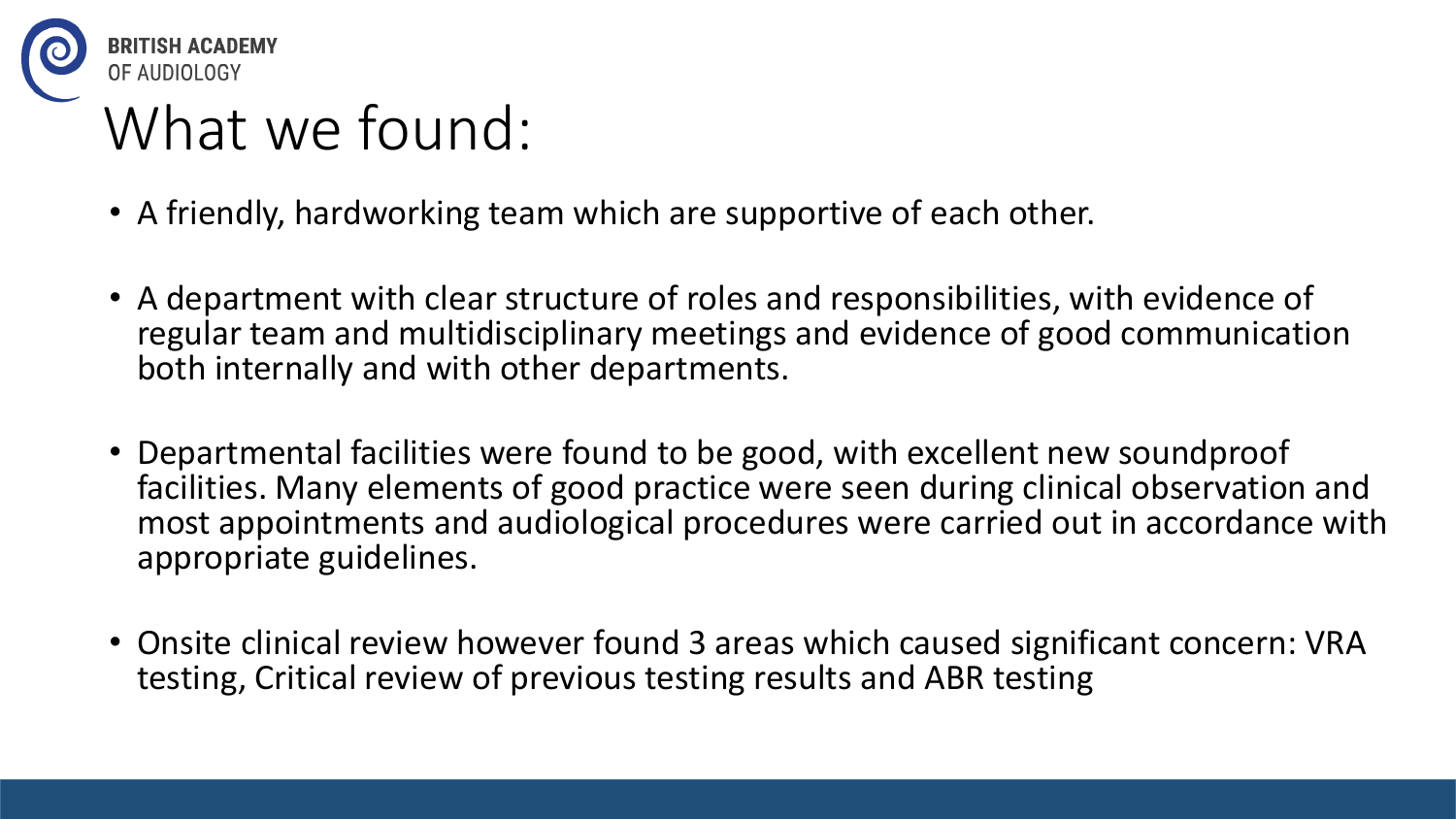

## What we found (cont.):

- Audit findings showed significant issues with the under 5's diagnostic testing which led to failures to diagnose children effectively.
- In the 1,113 records reviewed, 155 had serious failures. These included:
- 5 children who were not suitable for cochlear implantation due to the delay in hearing loss identification
- 2 children who were assessed as normal by the Health Board at the point a opinion was sought from a different centre, from which they were referred for cochlear implantation (and implanted)
- 5 children who had their cochlear implantation delayed due to the delay in hearing loss identification
- 49 children where identification and management of a hearing loss was significantly delayed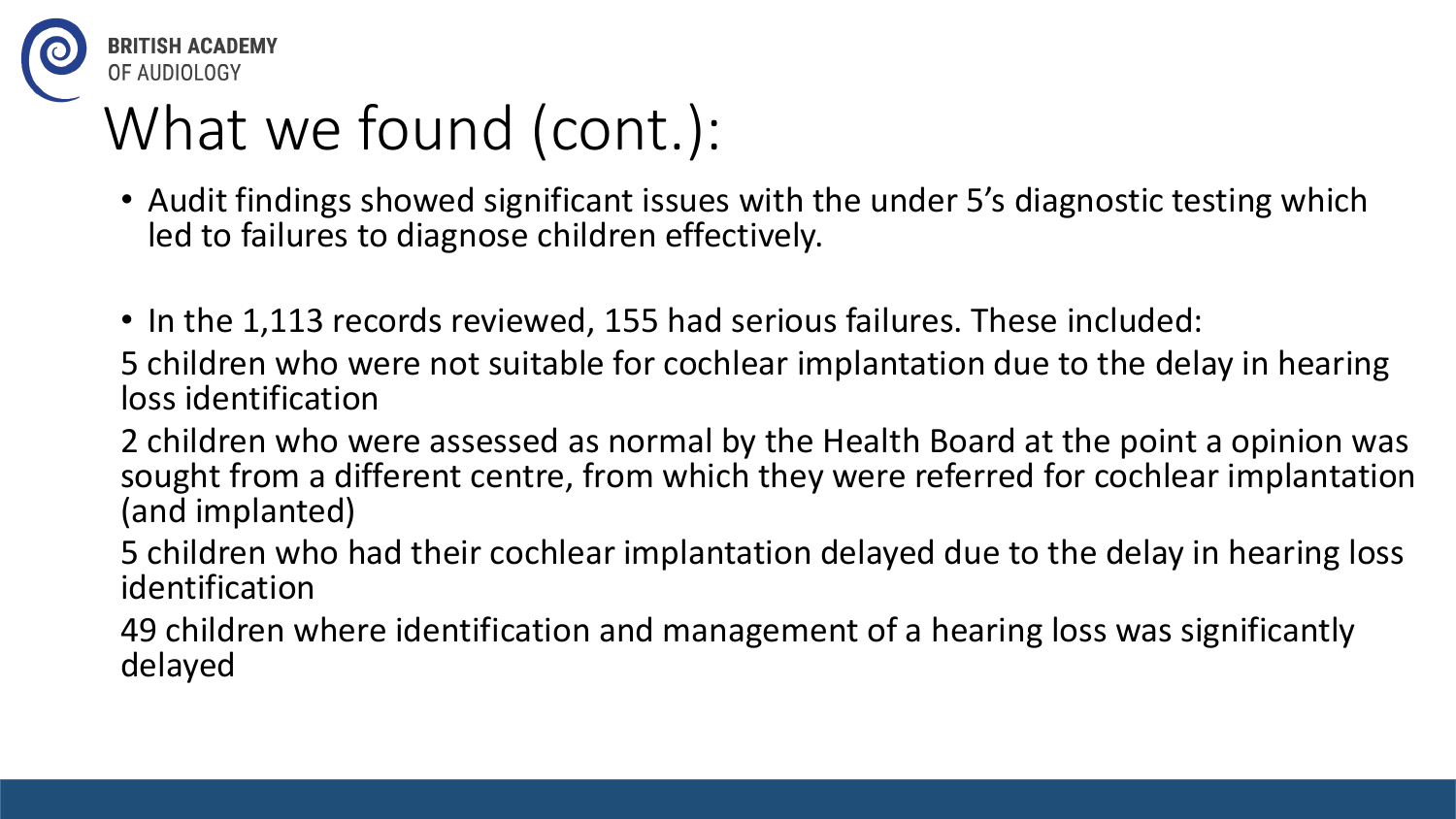

# How has this happened?

- *A lack of scientific leadership, knowledge, reflection and enquiry in the presence of a lack of routine and robust quality assurance processes.*
- Nearly all staff had been trained in-house, and not to National Standards in both ABR and behavioural testing, with no form of external competency assessment.
- This resulted in testing for infants and young children being carried out incorrectly which could not, therefore, be identified by the team
- A lack of scientific leadership with no reflection or critical appraisal oversight on the evidence base for guidelines, assessments, tests and results
- The absence of a routine and robust quality assurance process, coupled with a lack of national oversight of the outcomes from the Newborn Hearing Screening Programme (NHSP) in Scotland allowed this to continue without being identified, until a significant number of children have been adversely affected.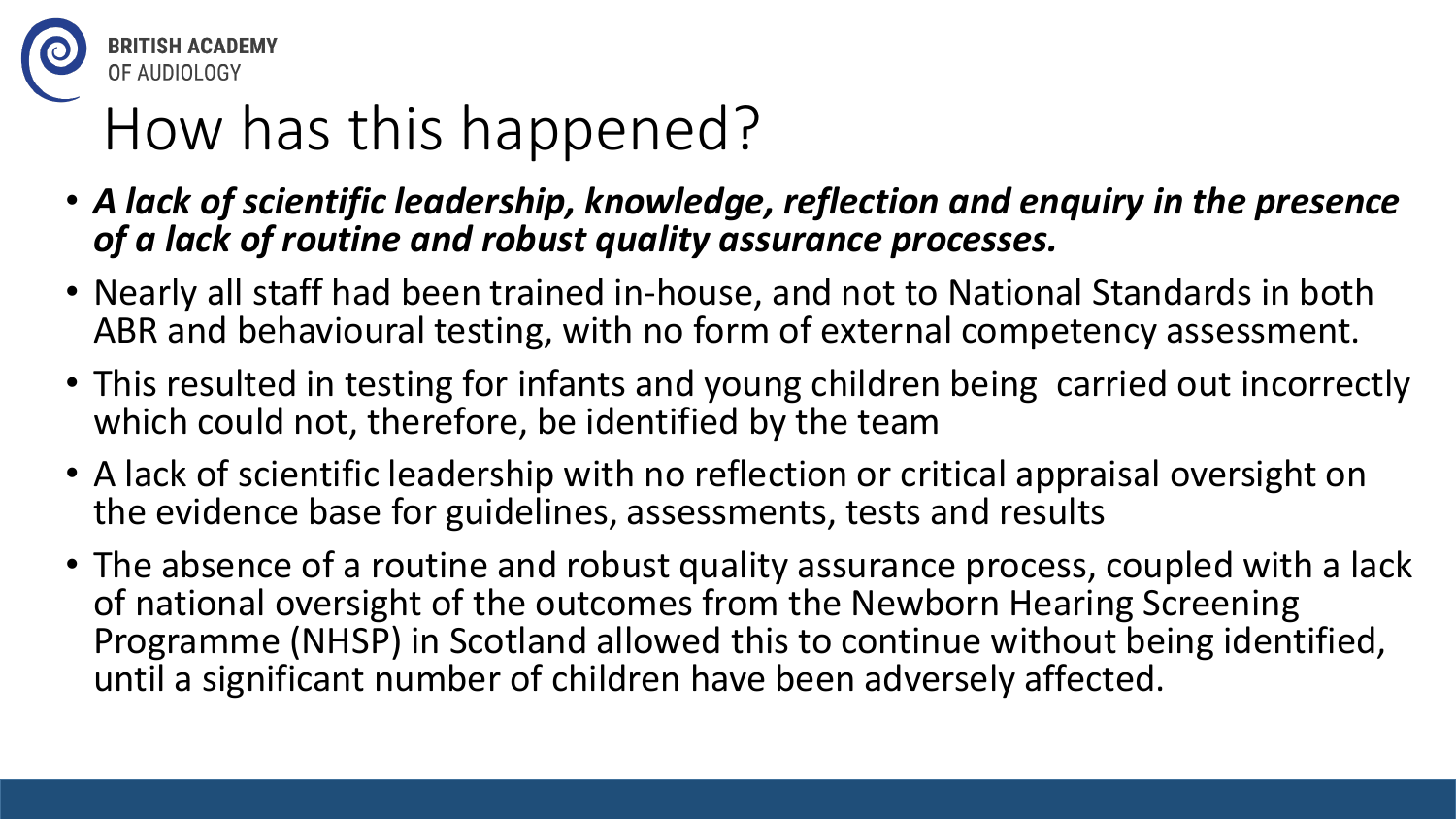

### What were the recommendations?

- We made 36 recommendations: 9 Urgent (Address immediately), 18 High (within 12 weeks) and 9 Medium (within 6 months).
- The urgent recommendations ranged from debriefing the report in a supportive manner and offering ongoing pastoral support to the audiology team, to establishing audiological scientific knowledge and leadership into the leadership roles within the department; seconding to the lead post if necessary.
- High priorities included communicating the findings under duty of candour to the children and families affected, reviewing all protocols and guidelines within the department, and implementing theoretical and practical training for staff on test techniques, selection and critical review of results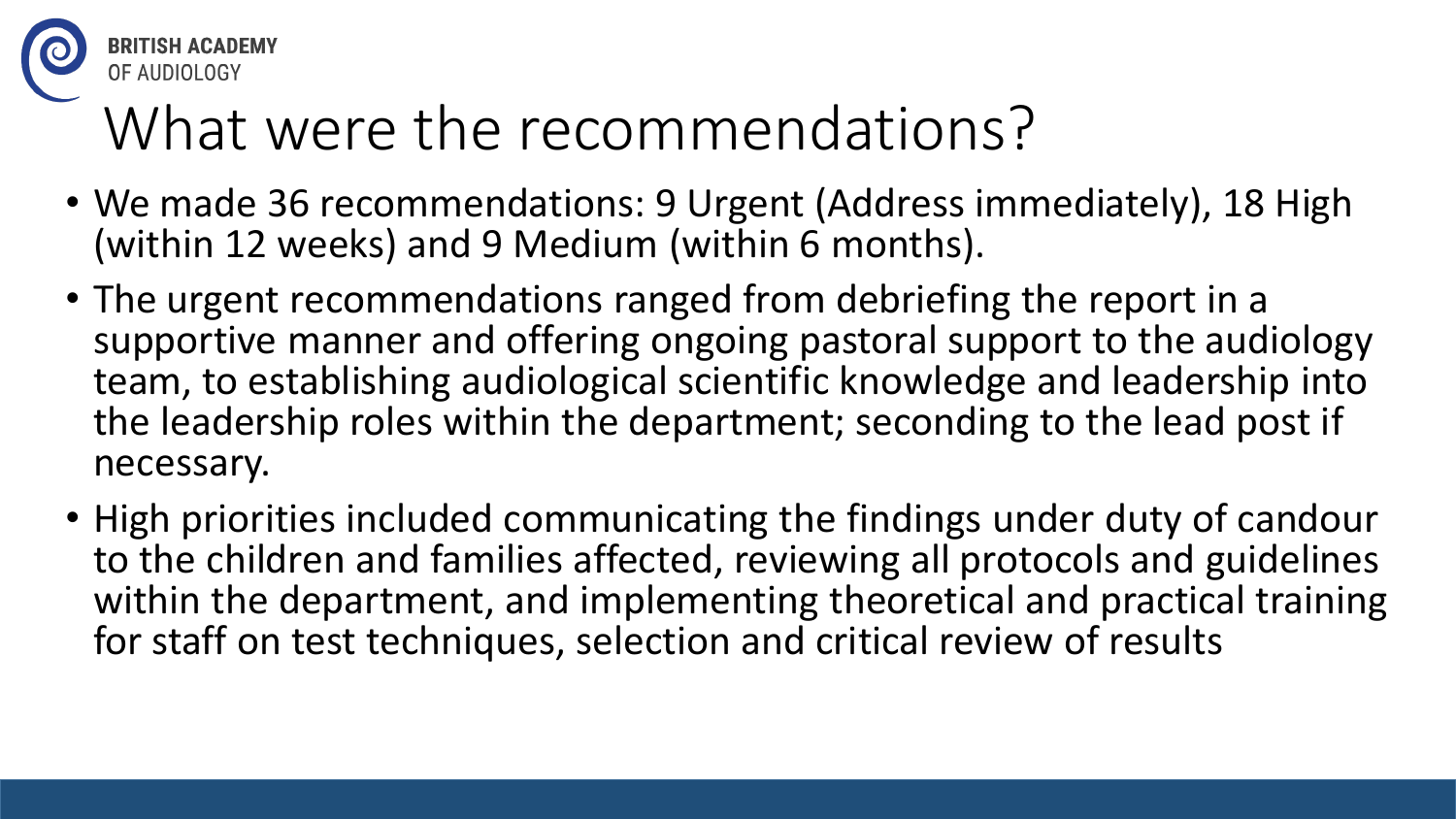

### What were the recommendations?

Medium term priorities included reviewing the structure of the department, developing a quality assurance programme and a full review of the complaint handling process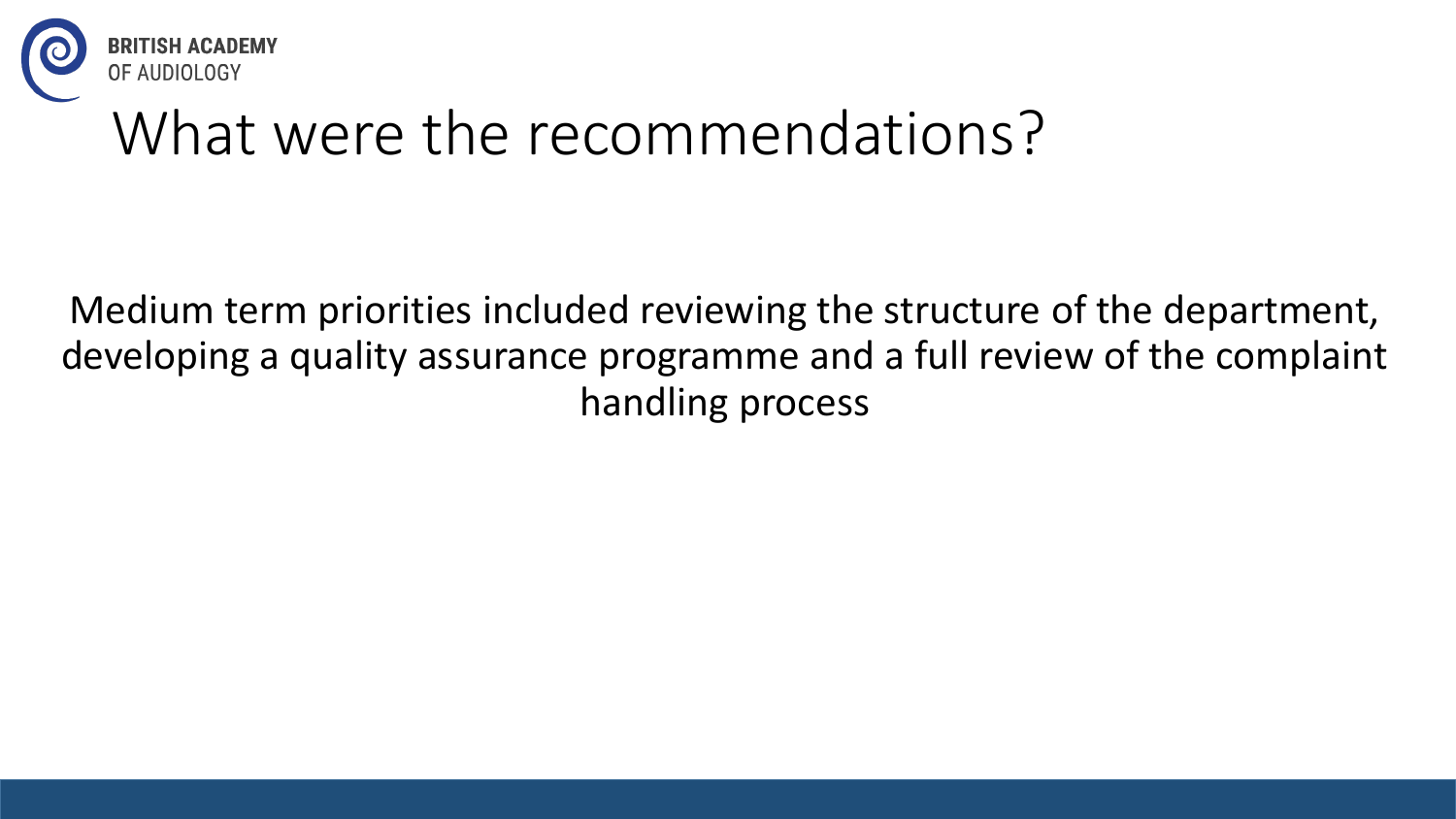

#### What about Phase 2?

- Completed in Feb 2022
- Identified a further 417 children where there were severe concerns
- A further 3 recommendations, all related to the follow up / recall of these children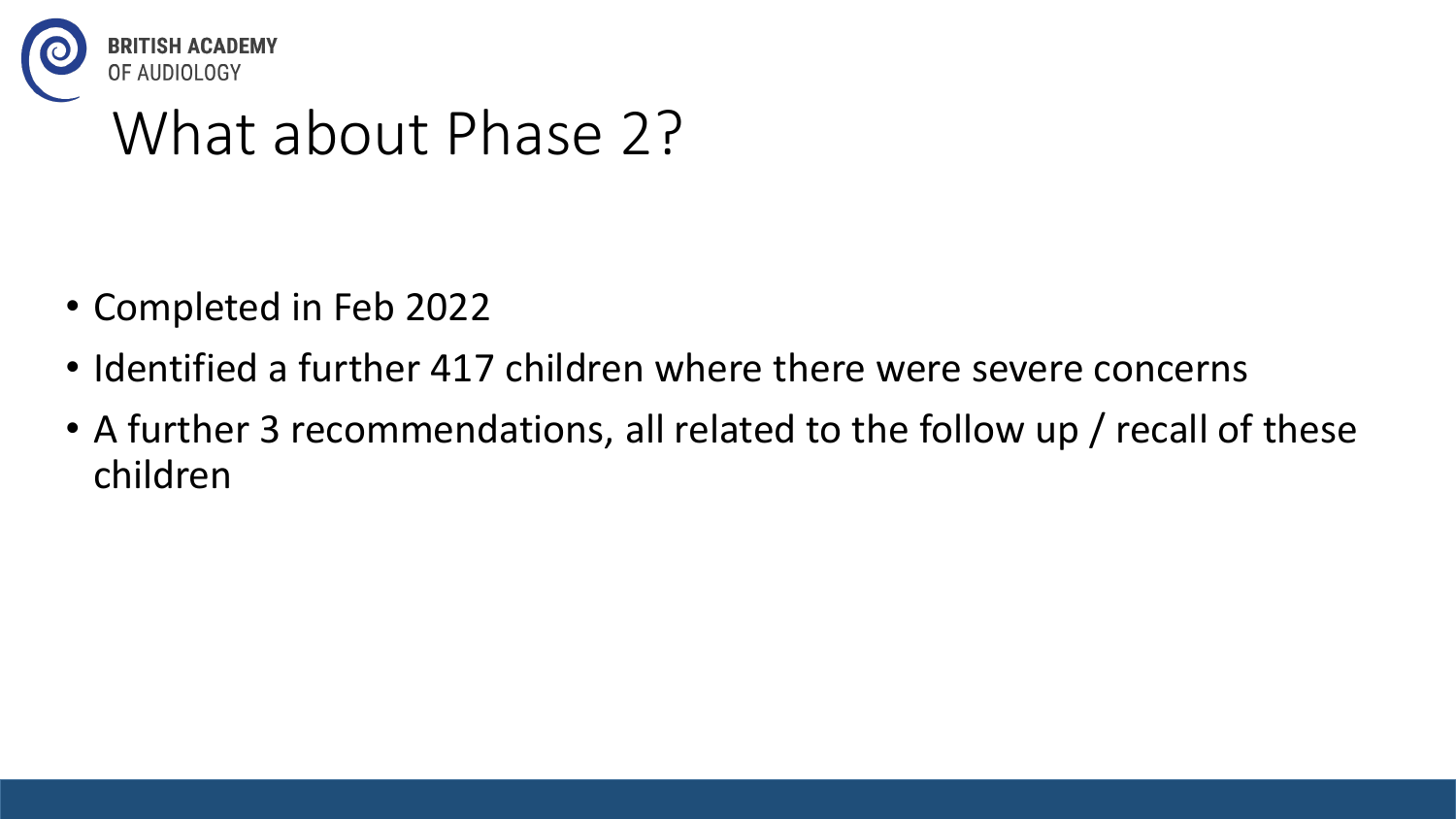

### What have we already done?

- Support for the department, both training and high level managerial input to ensure the department is now safe and providing effective care
- Fitness to Practice referrals
- Worked with NDCS to help the Health Board communicate with the families affected
- Met with the Scottish Government / Cabinet Secretary for Health to discuss the findings
- Meetings with other nations at top levels (NHS England, Wales and NI) to discuss the learning for other nations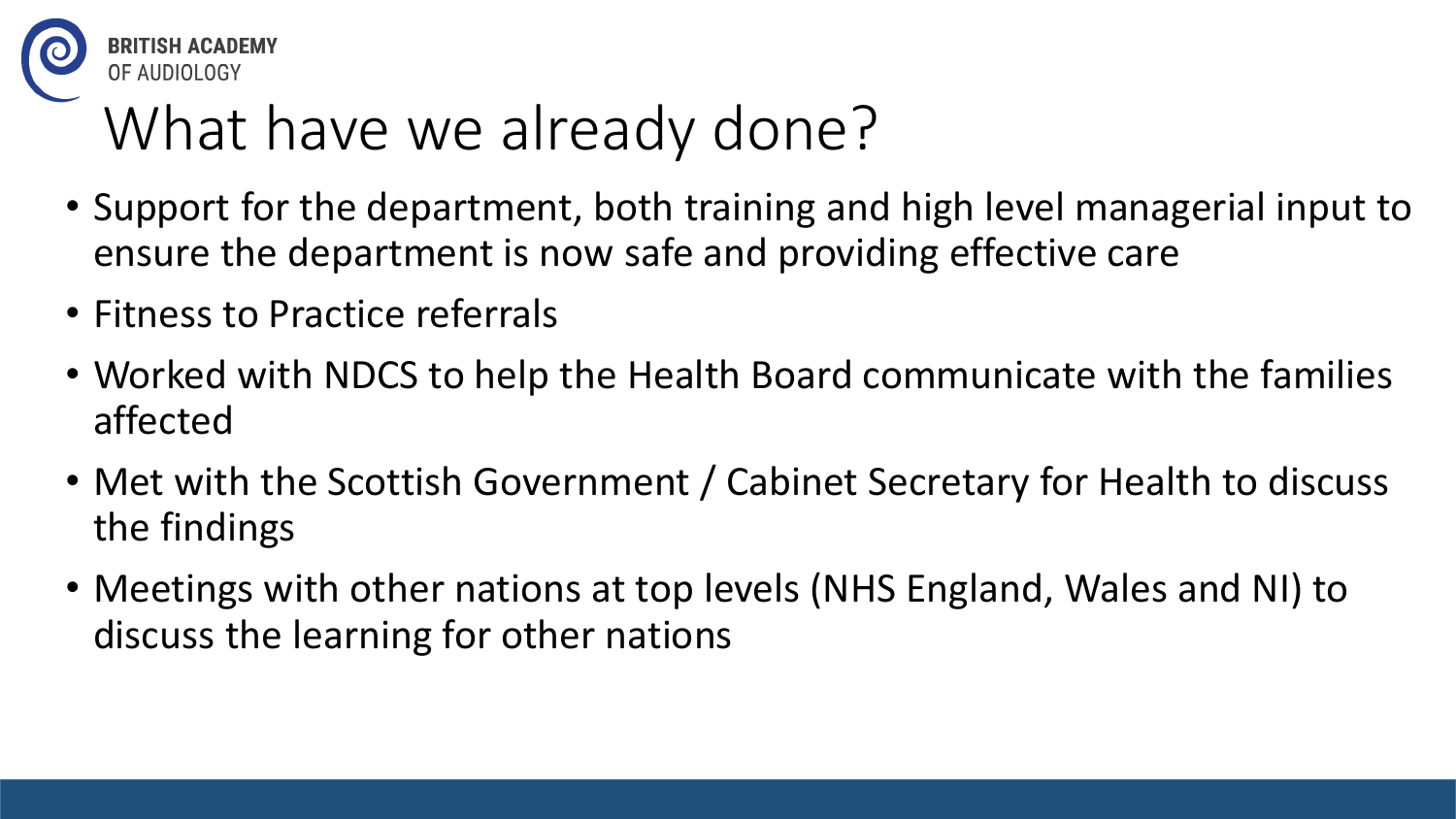

Following on from the Rapid Review into Paediatric Audiology in 2020, there had already been high level meetings with NHS England about improvements which were required in Paediatric Audiology. A main workshop and then three work streams had been set up on Data, Quality and Commissioning.

1) Data beyond NHSP was thought to be very poor, with inconsistent record keeping of children identified with a hearing loss not present at birth. This work-stream has gone back to basics is looking at what data might we want to collect and how to do that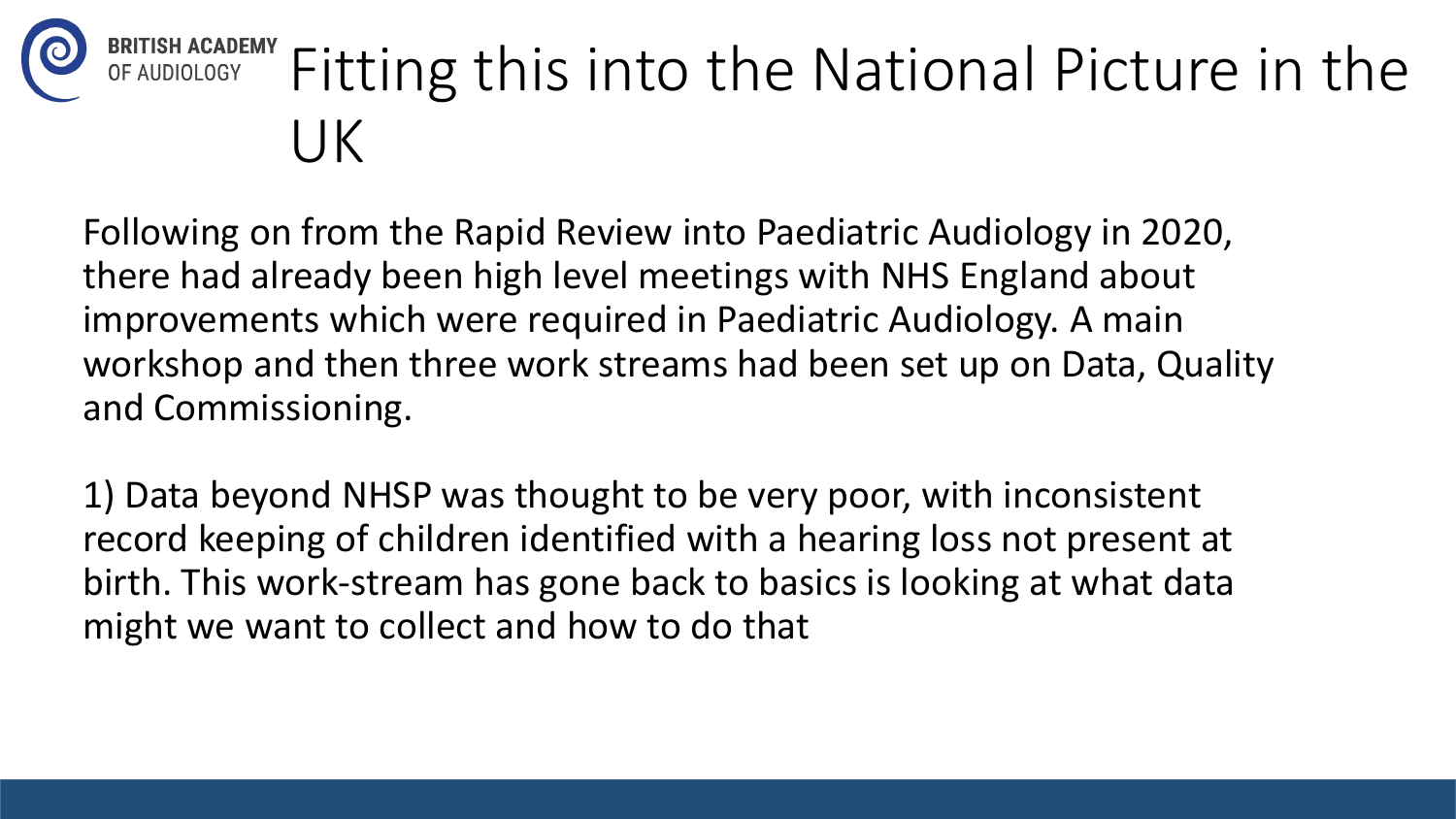

2) Commissioning – More of an issue in England with the novel ways we like to commission things!

3) Quality – There is no mandatory quality assurance beyond the screen. This stream is working on how we might identify services which need support and how quality assurance of the later paediatric pathway might work

Plan is a lot of this work will be fairly generic and be able to picked up by the other nations even though fully devolved.

Lots of focus on outcomes atm  $-$  is the service we are delivering giving good outcomes and is it cost effective?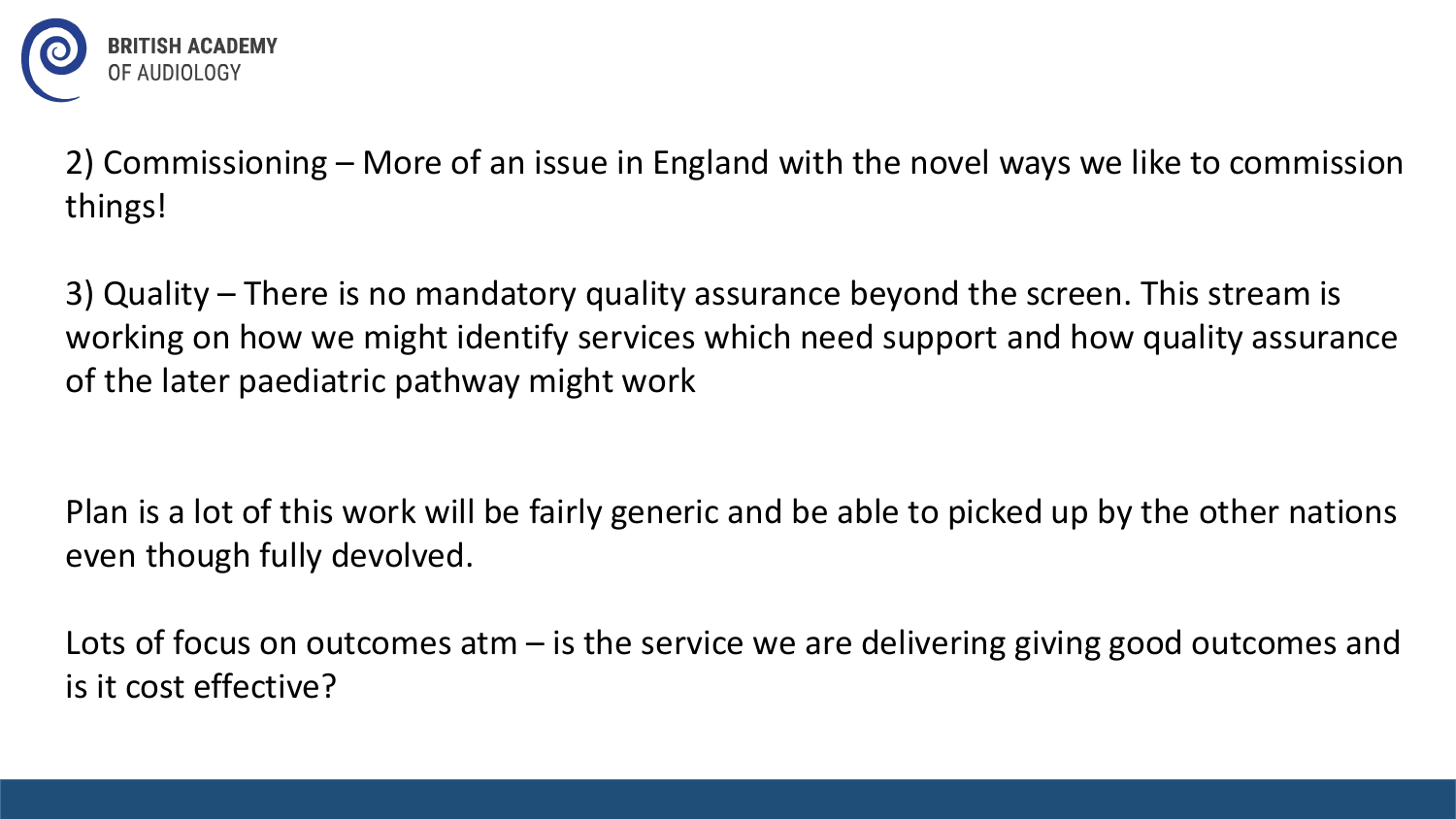

# What are we doing?

Big point that came out of the Lothian Review was in-house training and sign off for staff – "you don't know what you don't know"

We know training and service quality is an issue, how can we improve things quickly?

**Currently working on an idea that through the BAA HTS allows staff who have been in post for a period of time to take the Higher Training Scheme exam directly without having to do the portfolio etc, allowing for a workforce to undergo external assessment of clinical competency.**

**We are also working with the universities to look at what is taught at PTP and STP level and what gaps exist for post graduate clinicians.**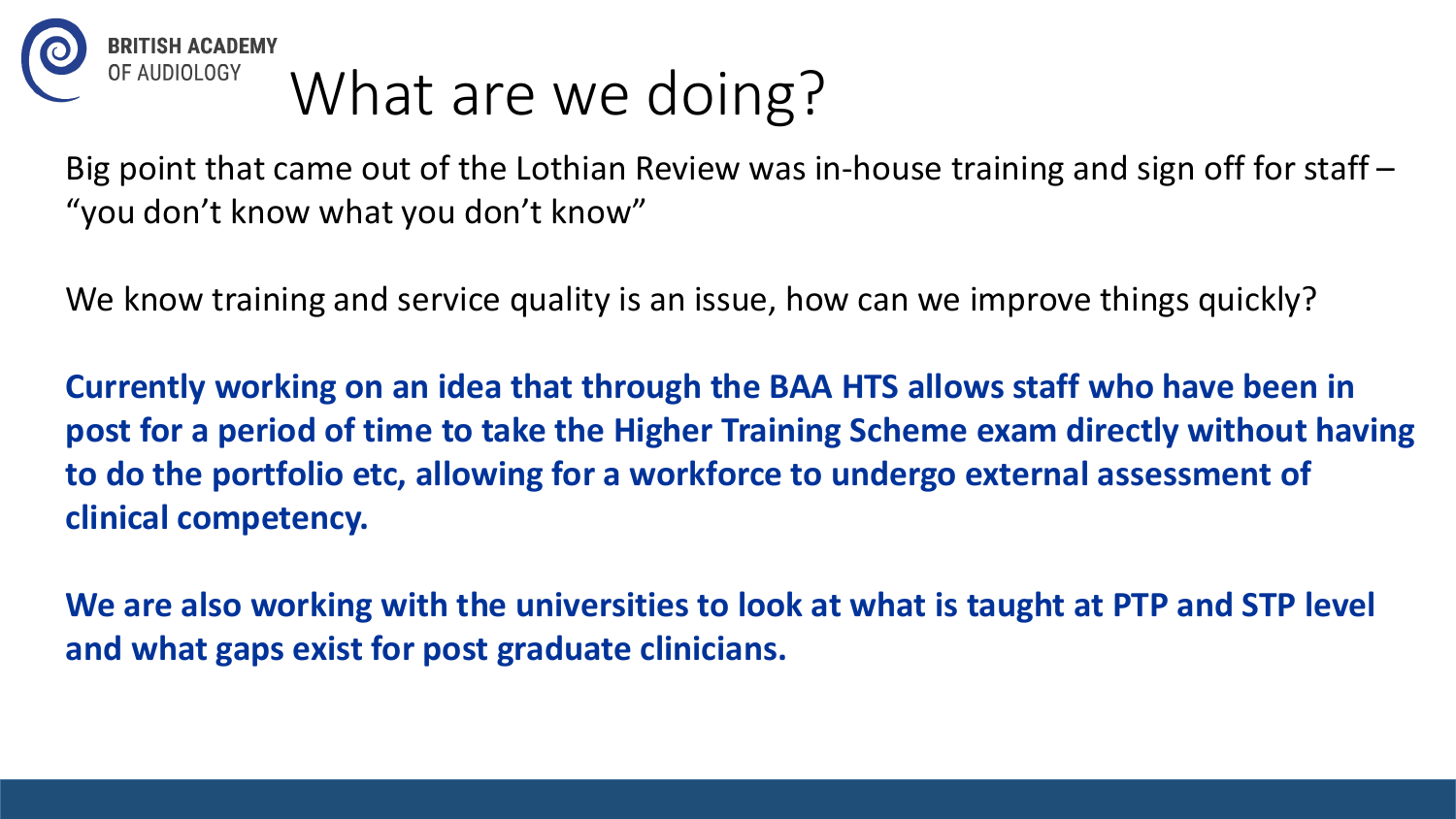

The Lothian findings instigated an urgent priority for the NHS Workstreams.

BAA are doing a lot of work with all the nations in the area of paediatric audiology, particularly in how services which are struggling might be identified in the data we already have, investigated and supported if required.

A business case for a National Specialist Advisor for Audiology within NHS England has now been approved and we're taking a active part in the Review into Scottish Audiology Services.

Quality Standards in Paediatric Audiology are now in a pre-publication state and be available as soon as possible. There will also be a audit tool for services and a FAQ.

Going forward we will work with the new Scope of Practice to then form a Commissioning Guidance.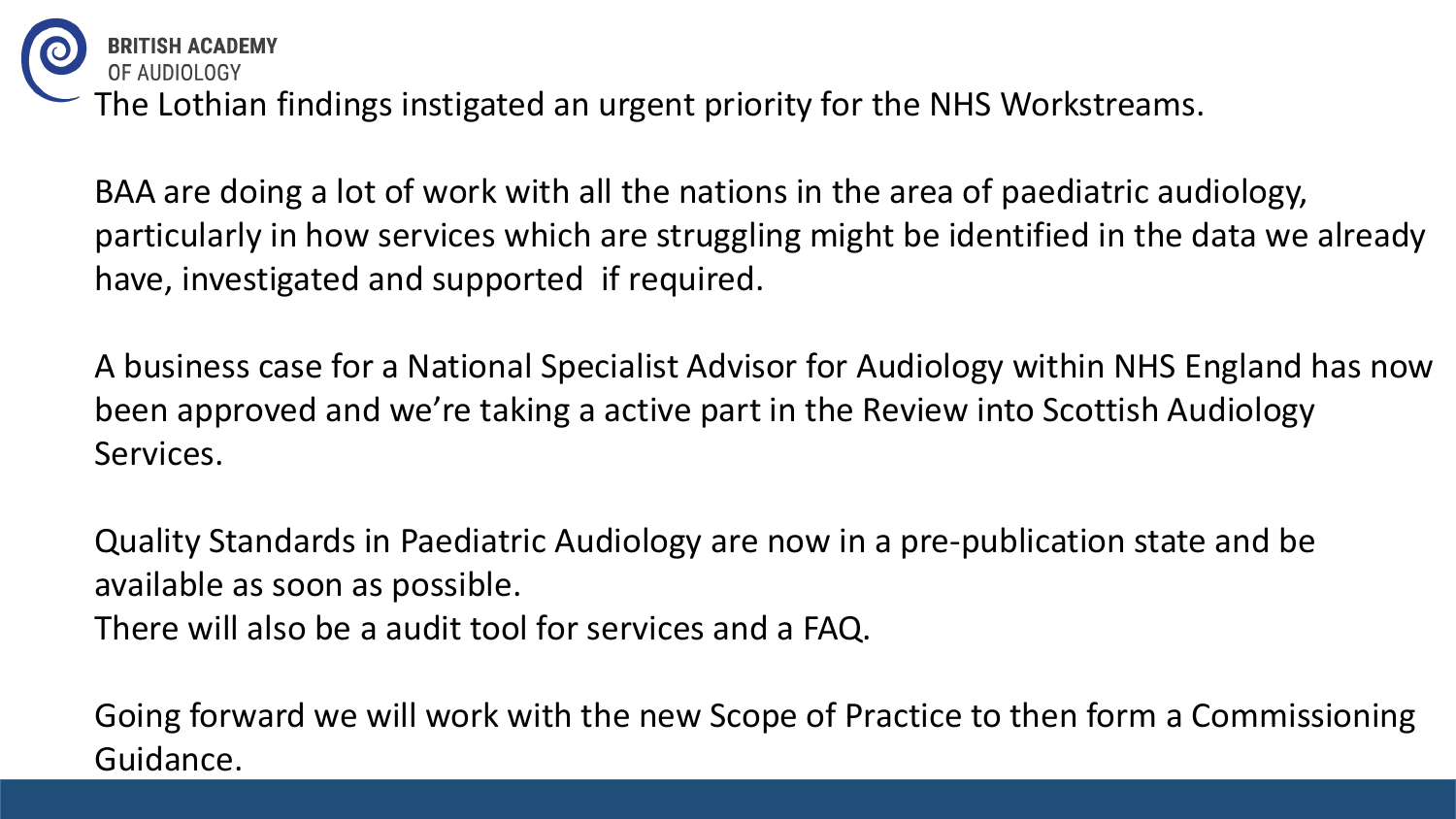



#### **Redefining the** Good:

We held a series of Paediatric Webinars in March / April on Tinnitus, APD, ANSD and Vestibular testing. All are on the BAA website in the members area

We held a NHSP Webinar, specifically looking at data entry on S4H (again on the BAA Website) on May 4<sup>th</sup>

**Quality Standards in** Paediatric Audiology

> May 2022 For Review May 2025

We've completed 2 days in Scotland and a day in England

And most importantly…we're here today!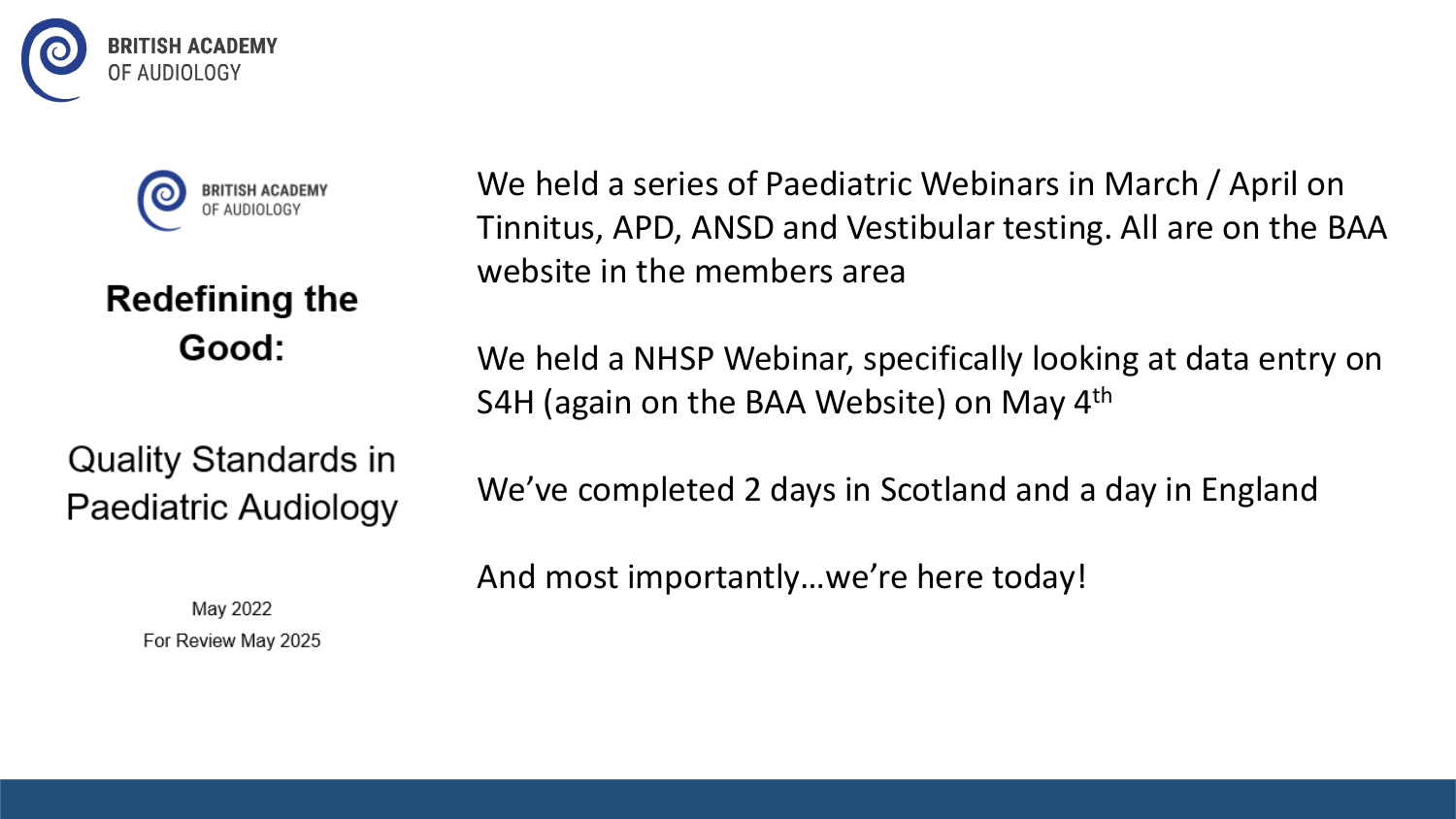

#### **What can you do?**

Help us!

If you think the way we do something nationally could be done better - tell us!

If you think 'wouldn't it be great to have data on this' – tell us!

Support services with issues. We all have some of the similar issues, its about supporting each other to consistently improve and to ensure that NHS Paediatric services all work to the same standards.